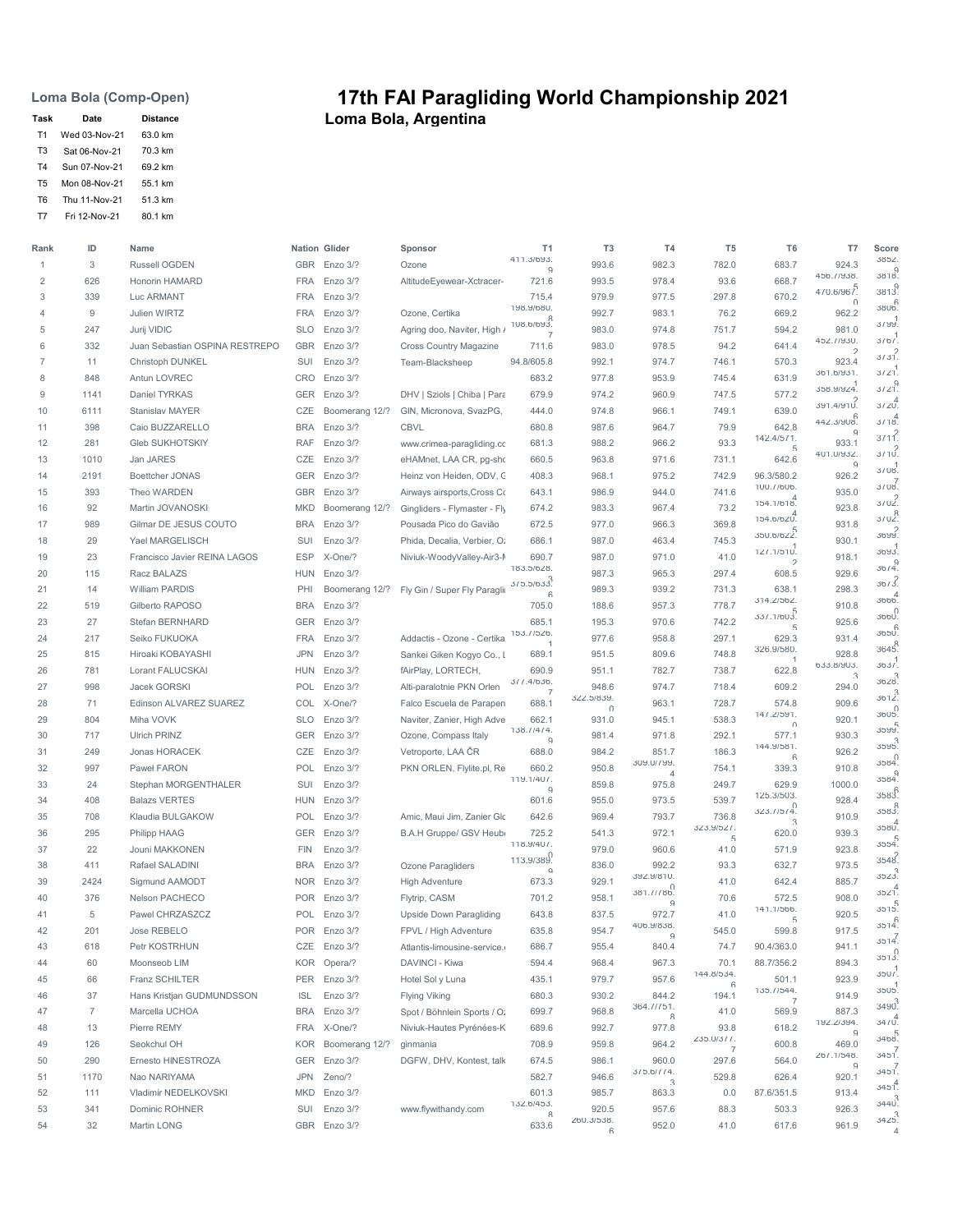| 55  | 817  | <b>Bojan GABERSEK</b>                | <b>SLO</b> | Enzo 3/?             | <b>AVTODELI GABERSEK, II</b> | 684.5                   | 195.7                      | 955.5               | 268.3/436.<br>$\Omega$      | 609.7                        | 906.4                       | 3424              |
|-----|------|--------------------------------------|------------|----------------------|------------------------------|-------------------------|----------------------------|---------------------|-----------------------------|------------------------------|-----------------------------|-------------------|
| 56  | 338  | Damir HABEK                          | CRO        | Evox/?               |                              | 596.8                   | 966.3                      | 869.6               | 41.0                        | 94.2/378.1                   | 889.0                       | 3415.             |
| 57  | 205  | Emanuelle ZUFFEREY                   | SUI        | Enzo 3/?             | Mood, Plug and Play, Kepa    | 673.5                   | 915.7                      | 454.3               | 335.9/543.<br>$\mathcal{D}$ | 578.4                        | 911.1                       | 3414.             |
| 58  | 453  | Alexander SCHALBER                   | AUT        | Enzo 3/?             | Flugschule Salzburg          | 122.6/419.              | 969.7                      | 815.6               | 438.2                       | 581.1                        | 924.3                       | 3413.             |
| 59  | 1225 | Nanda WALLISER                       | SUI        | Enzo 3/?             | UP Paragliders & High-Ad     | R<br>346.0              | 843.9                      | 327.5/765.          | 740.8                       | 582.4                        | 906.8                       | $3401^{3}$        |
| 60  | 16   | <b>Torsten SIEGEL</b>                | GER        | Boomerang 12/?       | GIN GLIDERS, pets Premi      | 700.1                   | 27.8                       | U<br>965.6          | 168.3/2/4.                  | 621.1                        | 919.2                       | 33/4              |
| 61  | 304  | Federico RODRIGUEZ                   | ARG        | X-One/?              | VULTURE - @IMPORTCL          | 674.5                   | 3/3.5/531.                 | 960.6               | $\cap$<br>748.4             | 571.7                        | 81.8                        | $3328^3$          |
| 62  | 514  | Dan MORAND                           | SUI        | Enzo 3/?             | <b>OIKEN</b>                 | 285.8/489.              | $\sqrt{2}$<br>222.0        | 812.1               | 738.7                       | 570.7                        | 920.7                       | 7<br>.3328        |
| 63  | 406  | Andy MACRAE                          | <b>USA</b> | Leopard/?            | Bozeman Paragliding          | $\sqrt{2}$<br>25.8/88.2 | 948.7                      | 851.4               | 42.1                        | 579.1                        | 887.1                       | 3292.             |
| 64  | 517  | Joze MOLEK                           | <b>SLO</b> | Enzo 3/?             | Naviter, High Adventure S    | 673.4                   | 110.8/229.                 | 961.5               | 154.1                       | 605.1                        | 930.2                       | 3281              |
| 65  | 821  | Nuno VIRGILIO                        |            | POR Enzo 3/?         | Flymaster / BSTOKED / Ai     | 249.5/420.              | $\mathcal{D}$<br>976.4     | 952.4               | 544.6                       | 558.0                        | 461.4                       | 3280              |
| 66  | 797  | Carlos Andrés HERNANDEZ              | COL        | Enzo 3/?             | Fedeaereos - Gobernación     | $\mathbf{Q}$<br>665.7   | 92.2/190.8                 | 961.0               | 66.2                        | 599.9                        | 917.0                       | 3235.             |
|     |      | Felix RODRIGUEZ FERNÁNDEZ            |            |                      | <b>OZONE--CERTIKA-AIR SI</b> |                         | $114.5/23/$ .              |                     |                             |                              | 919.6                       | 321 <sup>8</sup>  |
| 67  | 45   |                                      | <b>ESP</b> | Enzo 3/?             |                              | 671.4                   | $\cap$                     | 967.8               | 142.2                       | 543.8                        | 232.6/541.                  | 3196              |
| 68  | 3111 | Carlos LOPES                         | <b>POR</b> | Gambit/?             | Fpvl                         | 245.4                   | 915.5                      | 800.5               | 743.3                       | 504.1<br>214.0/383.          |                             | 3191              |
| 69  | 472  | Ronnie KOERICH                       | <b>BRA</b> | X-One/?              | Saint Cloud Sunglasses / I   | 679.4                   | 391.9                      | 854.4<br>324.1/460. | 533.8                       | $\overline{1}$               | 910.1                       | 3183              |
| 70  | 834  | Pablo MENCHERO                       | <b>ESP</b> | Guru/?               | Ayto de Mora-Megamec-U       | 675.1                   | 960.9                      | ĥ                   | 724.8                       | 498.5                        | 268.3                       | 3148.             |
| 71  | 913  | John CADY                            | <b>USA</b> | Enzo 3/?             | Progression Paragliding/ A   | 599.0                   | 982.6                      | 95.6/197.0          | 77.2                        | 574.5                        | 897.2                       | 3143.             |
| 72  | 159  | Michal GIERLACH                      | POL        | Enzo 3/?             | Salewa, Suunto, Air'3, La (  | 563.2                   | 979.4<br>193.9/401.        | 962.5               | 57.8                        | 601.0                        | 37.5/77.1                   | $3140^{6}$        |
| 73  | 330  | Stefan BRANDLEHNER                   | AUT        | Enzo 3/?             | Millstaeffersee-Bad Kleinki  | 669.0                   | $\mathcal{D}$              | 943.2               | 52.2                        | 497.0                        | 837.9<br>1/8.5/366.         | 3123.             |
| 74  | 377  | Junghun PARK                         | KOR        | Boomerang 12/?       | Hyunnong/KIWA                | 664.3                   | 840.1                      | 820.8               | 41.0                        | 619.7                        | 1/6.2/362.                  | $3120^{4}$        |
| 75  | 61   | Cristiano SILVA                      | <b>BRA</b> | XCRacer/?            | Flow Paragliders, Nafar, Pre | 668.3                   | 958.9                      | 963.3               | 41.0                        | 353.5                        |                             | 3110.             |
| 76  | 311  | Simon METTETAL                       | <b>FRA</b> | X-One/?              | Niviuk/Etuv'âge/Windsride    | 695.7                   | 948.2                      | 969.0               | 93.5                        | 360.4                        | 136.8/281                   | 3096.             |
| 77  | 477  | Pavel IKER                           | CZE        | Boomerang 11/?       | LAA ČR Svaz PG               | 634.5                   | 898.6                      | 798.4               | 140.8                       | 632.0                        | 132.5/2/2.<br>$\mathcal{D}$ |                   |
| 78  | 1220 | Luis MARTINEZ ITURBE                 | <b>ESP</b> | Enzo 3/?             | munichsports.com - Choco     | 673.5                   | 534.7                      | 842.0               | 41.0                        | 85.2/341.8                   | 958.5                       | 3093.             |
| 79  | 551  | Pal TAKATS                           | <b>HUN</b> | Enzo 3/?             | Ozone, Master Acro, www.     | 653.4                   | 959.3                      | 759.3               | 41.0                        | 571.4                        | 105.4/216.<br>$\kappa$      | 3048.             |
| 80  | 20   | Lambert BAPTISTE                     | <b>FRA</b> | Enzo 3/?             | Kortel/Ozone                 | 691.8                   | 537.5                      | 942.2               | 748.7                       | 114.2/201.<br>$\overline{1}$ | 281.9                       | 3034.             |
| 81  | 917  | Jan Richard HANSEN                   |            | NOR Enzo 3/?         | Epizoom Multimedia Desig     | 456.2                   | $3/5.8/53/$ .              | 456.2               | 750.0                       | 518.7                        | 910.2                       | $3010^{4}$        |
| 82  | 3137 | Alexey BYSTRITSKIY                   | <b>RAF</b> | Enzo 3/?             | www.asa-fly.ru               | 350.0                   | 957.9                      | 824.3               | 730.0                       | 163.0                        | 142.1/366.                  | 3004.             |
| 83  | 713  | Antonio Tabanez FONSECA              | POR        | Enzo 3/?             | FPVL; AGROL S.A; C.M. L      | 346.3                   | 964.5                      | 974.9               | 538.2                       | 275.6                        | 163.7/421.                  | $2987^3$          |
| 84  | 131  | Michel GUILLEMOT                     | ARG        | Enzo 3/?             | Nicole-Arali-Katia           | 429.1                   | 535.7                      | 789.0               | 747.7                       | 629.0                        | 383.0/548.                  | 2977              |
| 85  | 127  | Magnus ERIKSSON                      |            | SWE Zeno/?           | skysport.se                  | 667.4                   | 874.9                      | 758.1               | 520.5                       | 210.7                        | 156.5/403                   | $29/l^8$          |
| 86  | 471  | Alvaro Blas LUCERO                   |            | ARG Enzo 3/?         | JL Pretensados - Fidensa     | 623.1                   | 222.8                      | 976.0               | 515.7                       | 579.5                        | 518.9/399                   | 29/3              |
| 87  | 162  | Rok KAVER                            | <b>SLO</b> | EnZo 2/?             | Polet NG, AdrenalinCo        | 661.4                   | 877.7                      | 314.3/446.          | 533.2                       | 577.5                        | 420.5                       | 2964.             |
| 88  | 5444 | Sepp INNIGER                         | SUI        | Enzo 3/?             | Akkurat, Cloud-7, TeamW      | 414.1                   | 877.8                      | $\kappa$<br>862.5   | 88.8                        | 500.6                        | 2/3.4/561.                  | 2928.             |
| 89  | 238  | Aleksandar GACEVSKI                  | MKD        | Enzo 3/?             | Symphony Solutions BV -      | 624.8                   | 915.3                      | 115.0 / 23 / .      | 67.6                        | 346.6                        | $\mathcal{R}$<br>912.0      | 2913.             |
| 89  | 360  | Geir Atle TAFJORD                    | <b>NOR</b> | Enzo 3/?             |                              | 414.0                   | 94.5/195.5                 | 927.4               | 41.0                        | 561.8                        | 916.0                       | 2913              |
|     |      |                                      |            |                      | Hafslund-eco                 |                         |                            |                     |                             |                              | 191.4/393.                  | 2908              |
| 91  | 774  | Petra SLIVOVA                        | CZE        | Boomerang 12/?       | GIN GLIDERS, LAA CR          | 419.4                   | 969.0                      | 822.1               | 204.3                       | 507.0                        | 212.2/436.                  | p<br>2900.        |
| 92  | 86   | Andreas MALECKI                      |            | GER Enzo 3/?         | MWZ 24, Flugschule Freira    | 566.2                   | 964.3                      | 824.6               | 176.1                       | 333.6                        | $\overline{1}$              | 0<br>.2888        |
| 93  | 252  | Christian AMON                       |            | AUT Enzo 3/?         | Mac-Para                     | 451.3                   | 91.3/189.0                 | 812.4               | 41.0                        | 606.4                        | 926.6<br>207.5/426.         | 2887.             |
| 94  | 7171 | Marko MILUTINOVIC                    | <b>SRB</b> | Enzo 3/?             | Vazduhoplovni Savez Srbi     | 701.1                   | 946.2                      | 454.2               | 46.1<br>284.2/456.          | 578.6                        | 5                           | 2859.             |
| 95  | 210  | Javier FUNES NICHELE                 | ARG        | Enzo 3/?             | <b>Tecno Red</b>             | 538.8                   | 828.6                      | 779.4               | 239.4/389.                  | 428.3                        | 184.7                       | 2824              |
| 96  | 261  | Veselin OVCHAROV                     | BUL        | Enzo 3/?             | Redbull, vivacom, Jackwol    | 669.6                   | 189.0                      | 783.4               | 159.6/256.                  | 581.7                        | 550.1                       | 2193.             |
| 97  | 110  | Sangtae KIM                          | KOR        | Boomerang 12/?       | Flynambu.hmcpara             | 577.4                   | 848.6                      | 825.1               |                             | 382.8                        | 261.3                       | 21/0              |
| 98  | 213  | Katalin JUHASZ                       | HUN        | Guru/?               | UP Paragliders, fAirPlay, k  | 395.2                   | 960.2                      | 781.8               | 41.0                        | 598.9                        | 34.6/71.0                   | 211'              |
| 99  | 1000 | Bogdan BIALKA                        | <b>IRL</b> | X-One/?              | <b>SKYMASTER</b>             | 623.2                   | 954.9                      | 454.0               | 41.0                        | 575.3                        | 110.5/227.                  | a<br>.2652        |
| 100 | 881  | <b>Idris BIRCH</b>                   | GBR        | Enzo 3/?             |                              | 82.6/282.7              | 538.5                      | 967.2               | 41.8                        | 555.7                        | 508.3                       | 2641              |
| 101 | 505  | Byeongkuk MOON                       | KOR        | Opera/?              | 여수비천무DABINCI KORI            | 575.3                   | 116.4/240.<br>$\mathbf{Q}$ | 838.1               | 41.0                        | 270.2                        | 841.8                       | 8<br>.2628        |
| 102 | 515  | Chris COTE                           | USA        | X-One/?              | Torrey Pines Gliderport, Pa  | 593.0                   | 0.0                        | 997.0               | 66.0/107.5                  | 515.5                        | 456.7                       | 2605              |
| 103 | 208  | Stephane JUNCKER                     | <b>RSA</b> | EnZo 2/?             | Parapax.com                  | 230.2/388.<br>4         | 536.5                      | 768.2               | 515.2                       | 555.3                        | 68.7                        |                   |
| 104 | 906  | Aleksei KOROBKOV                     | <b>RAF</b> | Enzo 3/?             | Сам по себе                  | 639.6                   | 965.4                      | 751.7               | 25.5/41.0                   | 217.9                        | 47.3                        | 2600 <sup>4</sup> |
| 105 | 59   | Cristobal OREZZOLI                   | CHI        | Enzo 3/?             | Volirium                     | 623.2                   | 946.3                      | 60.4/124.6          | 68.9                        | 493.9                        | 474.0                       | 2597              |
| 106 | 123  | Daria KRASNOVA                       | <b>RAF</b> | Guru/?               | <b>UP Paragliders Russia</b> | 597.3                   | 792.1                      | 750.8               | 41.0                        | 419.0                        | 31.9/65.6                   | 2591.             |
| 107 | 215  | Michael SOMMERAUER                   | AUT        | Icepeak/?            | Sky Club Austria, Niviuk, Bu | 572.2                   | 94.5/195.5                 | 979.2               | 41.0                        | 386.8                        | 541.8                       | 25/4              |
| 108 | 476  | Bence HALASZ                         | HUN        | Zeno/?               |                              | 406.7                   | 929.4                      | 756.8               | 41.0                        | 357.6                        | 121.4/249.                  | 25/1.5            |
| 109 | 1173 | Keiko HIRAKI                         | <b>JPN</b> | Enzo 3/?             | API / SKY ASAGIRI / Falha    | 588.2                   | 195.0                      | 452.0               | 723.9                       | 502.1                        | 268.0/383                   | 2534.             |
| 110 | 422  | Henry Alexander ALCAZAR RINCON       | COL        | Enzo 3/?             |                              | 338.4                   | 949.9                      | 311.6/442.          | 530.7                       | 337.5                        | 8<br>209.8                  | 2468              |
| 111 | 225  | Denis POGOLSHA                       | RAF        | Enzo 3/?             | boxsat.ru                    | 668.5                   | 536.5                      | R<br>475.4          | 41.0                        | 561.8                        | 130.5/268.                  | 23/2              |
| 112 | 39   | Predrag DUDIC                        | SRB        | Enzo 3/?             | Vazduhoplovni savez Srbij    | 375.4                   | 957.4                      | 852.0               | 41.0                        | 148.6                        | 39.1/80.3                   | 23/2              |
|     |      |                                      | <b>JPN</b> |                      |                              |                         | 90.4/187.0                 |                     |                             |                              | 268.6                       | 2369.             |
| 113 | 88   | Yoshiaki HIROKAWA<br>Juho KOMULAINEN | FIN        | Enzo 3/?<br>Enzo 3/? | Netflowers Inc.              | 654.8                   |                            | 799.5               | 120.2                       | 555.7                        |                             | $\cap$<br>2360    |
| 114 | 1281 |                                      |            |                      | Flymigu                      | 632.7                   | 526.6                      | 939.5               | 41.0                        | 227.9                        | 33.4/68.6<br>34.1/70.0      | 2292              |
| 115 | 370  | Ole Johnny RøNNEBERG                 |            | NOR Zeno/?           | Sparebank1 Nord-Norge, I     | 664.5<br>106.77182.     | 195.9                      | 828.5               | 41.0                        | 569.2                        |                             | 22/4              |
| 116 | 273  | Zeljko OVUKA                         | SRB        | Enzo 3/?             | Vazduhoplovni savez Srbij    | R                       | 229.7                      | 926.3               | 514.0                       | 448.0                        | 279.5                       | 2259              |
| 117 | 884  | Galen KIRKPATRICK                    | <b>USA</b> | Meru/?               | Eagle Paragliding            | 412.2                   | 980.8                      | 441.9               | 48.7/78.2                   | 375.5                        | 86.7                        | 2259.             |
| 118 | 375  | Srdjan RISTANOVIC                    | SRB        | Enzo 3/?             | Vazduhoplovni Savez Srbi     | 630.1                   | 94.5/195.6                 | 464.1               | 41.0                        | 573.2                        | 497.1                       | 2252              |
| 119 | 418  | Pablo Oscar HERNANDEZ                |            | ARG Enzo 3/?         | Hernandez materiales         | 652.7                   | 535.2                      | 452.4               | 42.7/68.6                   | 569.4                        | 65.5                        | $\overline{a}$    |